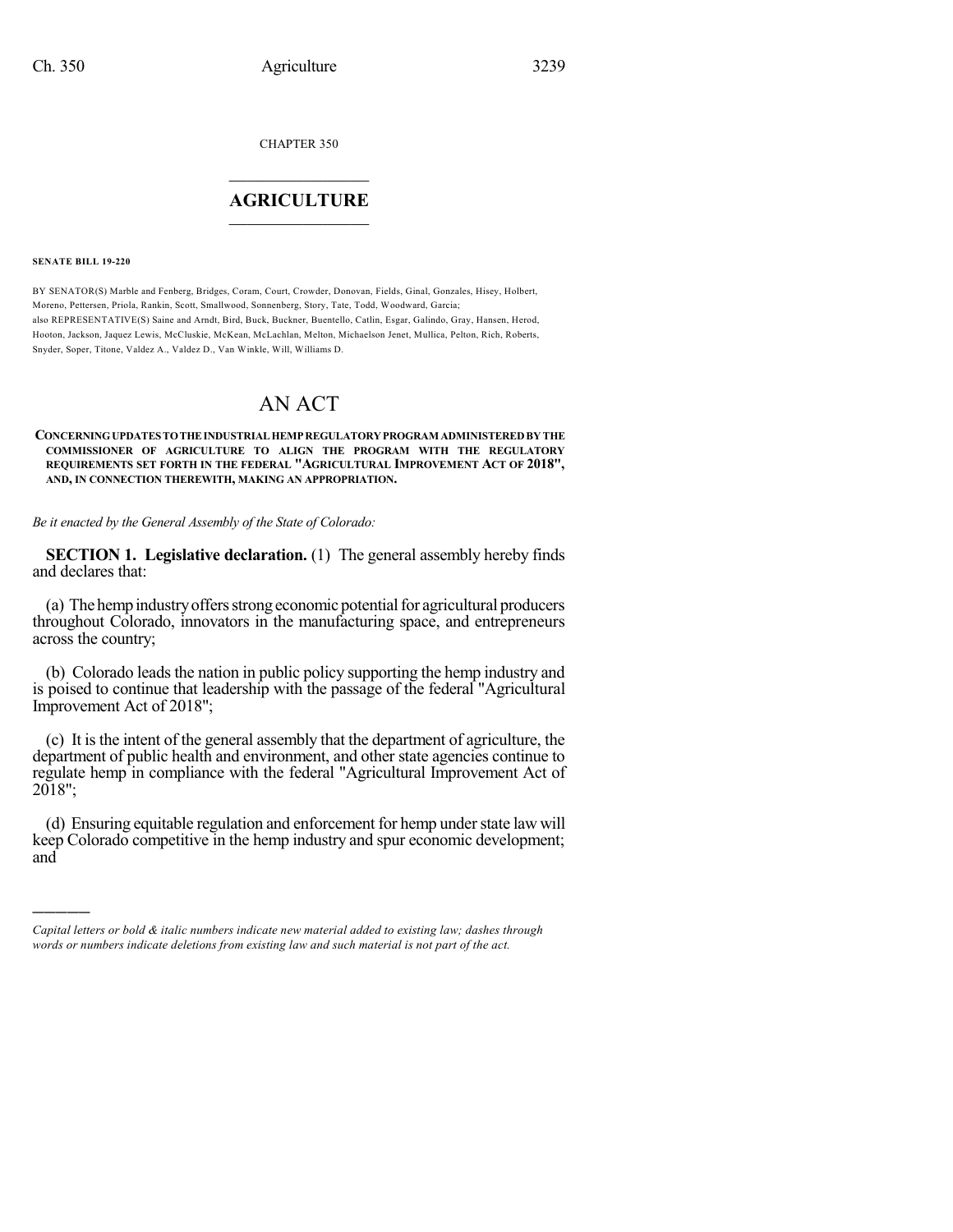(e) To ensure that Colorado continues to lead the nation in public policy supporting the hemp industry, the general assembly and the department of agriculture support all pathways to new hemp variety development, including the development of certified seed and the support of developers of new varieties of hemp seed who may choose not to enter the certified seed system for their proprietary genetics.

**SECTION 2.** In Colorado Revised Statutes, 35-61-101, **amend** (1) and (7) as follows:

**35-61-101. Definitions.** As used in this article 61, unless the context otherwise requires:

(1) "Certified seed" means industrial hemp seed, including Colorado heritage cannabis seed, that has been certified by an organization recognized by the department as PRODUCING MATURE PLANTS having no more than a three-tenths of one percent of delta-9 tetrahydrocannabinol concentration on a dry-weight basis.

(7) "Industrial hemp" OR "HEMP" means  $a$  THE plant of the genus Cannabis SATIVA L. and any part of the plant, INCLUDING THE SEEDS OF THE PLANT AND ALL DERIVATIVES, EXTRACTS, CANNABINOIDS, ISOMERS, ACIDS, SALTS, AND SALTS OF ISOMERS, whether growing or not, containing WITH a delta-9 tetrahydrocannabinol concentration of no more than three-tenths of one percent on a dry-weight basis.

**SECTION 3.** In Colorado Revised Statutes, 35-61-104, **amend** (3) and (5); **repeal** (1)(b); and **add** (6) as follows:

**35-61-104. Registration - cultivation of industrial hemp - research and development growth - hemp management plan - rules.** (1) (b) If a person registered under the industrial hemp remediation pilot program prior to May 28,  $2013$ , applies for a registration pursuant to paragraph (a) of this subsection  $(1)$ within sixty days after the applications are made available, the person may continue to engage in industrial hemp activities as authorized under the pilot program until the commissioner makes a determination on the person's application.

 $(3)$  (a) A registration issued pursuant to this section is valid for one year In order FROM THE DATE OF ITS ISSUANCE.

(b) To continue engaging in industrial hemp cultivation or research and development growth operations in this state the AFTER A REGISTRATION's EXPIRATION, A registrant must annually apply for a RENEWAL OF ITS registration in accordance with subsection  $(1)$  of this section RULES ADOPTED BY THE COMMISSIONER SETTINGFORTH APPLICATION RENEWAL AND REVIEW PROCESSES AND SETTING A REGISTRATION RENEWAL FEE.

(5) The commissioner shall adopt rules by March 1, 2014, and as necessary thereafter to implement the registration program and to implement and administer this article ARTICLE 61.

(6) THE COMMISSIONER OR THE COMMISSIONER'S DESIGNEE SHALL SUBMIT A HEMP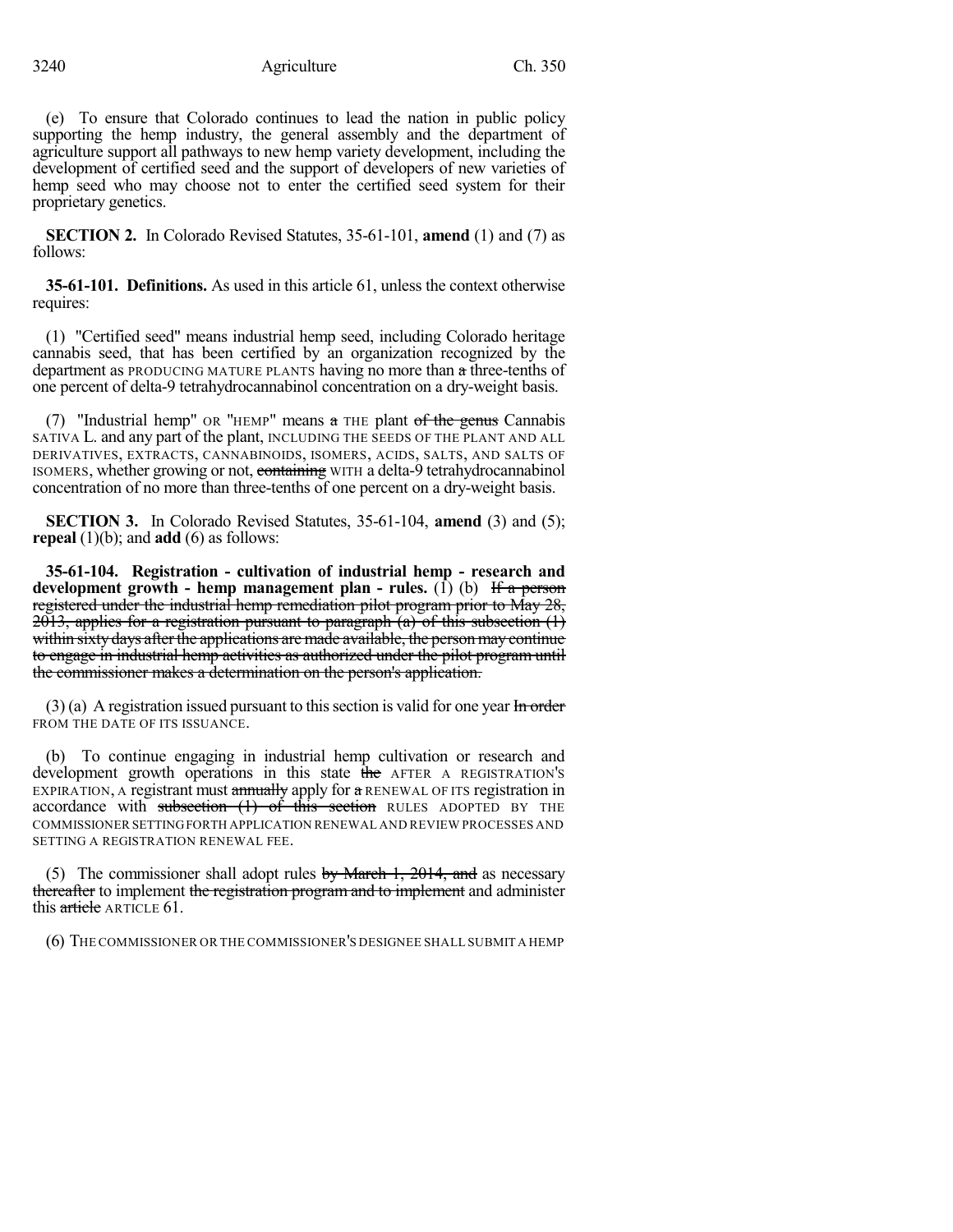### Ch. 350 Agriculture 3241

MANAGEMENT PLAN IN ACCORDANCE WITH THE REQUIREMENTS AND TIMELINES PRESCRIBED BY THE SECRETARY OF THE UNITED STATES DEPARTMENT OF AGRICULTURE PURSUANT TO THE "AGRICULTURE IMPROVEMENT ACT OF 2018", PUB.L. 115-334, AS AMENDED, FOR APPROVAL BY THE SECRETARY. IN DRAFTING THE HEMP MANAGEMENT PLAN, THE COMMISSIONER OR THE COMMISSIONER'S DESIGNEE MAY CONSULT WITH ANY STAKEHOLDERS, INCLUDING LOCAL GOVERNMENTS, STATE AND FEDERAL AND LAW ENFORCEMENT AGENCIES, AND SHALL CONSULT WITH PRIVATE INDUSTRY. IN DEVELOPING A HEMP MANAGEMENT PLAN PURSUANT TO THIS SUBSECTION (6), THE COMMISSIONER OR THE COMMISSIONER'S DESIGNEE SHALL ESTABLISH RULES AUTHORIZING THE DISPOSAL OF A PLANT. THE RULES MAY AUTHORIZE SOME FORM OF REUSE OF THE PLANT IN ACCORDANCE WITH FEDERAL GUIDELINES.

**SECTION 4.** In Colorado Revised Statutes,  $35-61-104.5$ , **amend** (1)(a) and (2); and **repeal** (1)(b) as follows:

**35-61-104.5. Research - certified seed program - fees.** (1) (a) The department shall administer an industrial hemp grant research program so that state institutions of higher education may conduct research to develop or recreate strains of industrial hemp. best suited for industrial applications. The purpose of the research may include growing industrial hemp to provide breeding strains to aid Colorado's industrial hemp program and to create Colorado strains of industrial hemp.

(b) An institution of higher education that conducts industrial hemp seed research may accept seed varieties that are approved by the committee or the department. The institution of higher education may work with private hemp developers and other stakeholders to develop a Colorado heritage seed.

(2) In addition to the fees collected pursuant to section 35-61-106 OR PURSUANT TO RULES PROMULGATED UNDER SECTION 35-61-104, the commissionermaycollect an additional A fee, established by the committee, from FOR each registrant REGISTRATION for the purpose of funding industrial hemp research and certification programs, including by making grants to institutions of higher education as specified in subsection (1) of this section. The fees collected shall be deposited in the industrial hemp research grant fund created in section 35-61-106 (3). The department may solicit, apply for, and accept moneys MONEY from other sources for the grant program.

**SECTION 5.** In Colorado Revised Statutes, 35-61-105, **amend** (1) introductory portion and (1)(a); and **repeal** (1)(b) as follows:

**35-61-105. Report of growthandsales activities-verificationof cropcontent - testing - waiver of concentration limits - rules.** (1) At least annually and more often as required by the commissioner, a person who obtains a registration under this article ARTICLE 61 to engage in industrial hemp cultivation for commercial purposes shall file with the department a report that includes the following information:

(a) Prior to planting, a verification that the crop the registrant will plant is of a type and variety of hemp that will produce a delta-9 tetrahydrocannabinol concentration of no more than three-tenths of one percent on a dry-weight basis;